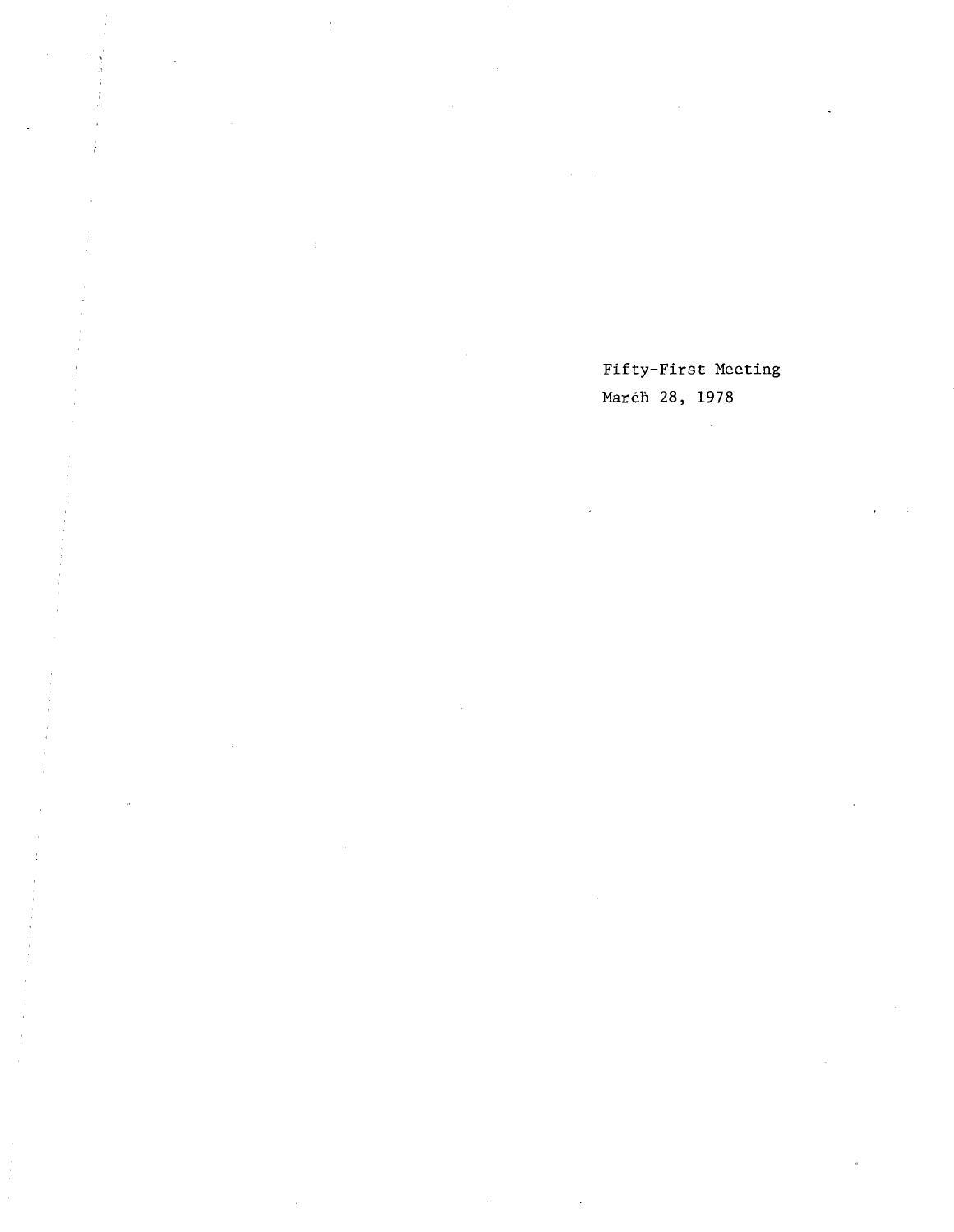The Minutes of the Fifty-First Meeting of the Executive Committee of the Faculty Council of Science held on Tuesday, March 28, 1978 at 3:40. p.m. in Room 250 Allen Building.

Members Present: Dean R. D. Connor, Chairman: Professors P. K. Isaac, B. D. Macpherson, K. Stewart, J. Brewster, K. Subrahmaniám, C. Platt, G. Robinson, H. Duckworth, P. Loewen, Mr. D. Okrusko, Mr. B. Mayba, and Mr. G. Richardson, Secretary.

Regrets: Dr. A. Olchowecki

Before commencing with the business the Chairman introduced the new Senior Stick, Mr. B. Mayba, to the members. At the same time he thanked the outgoing Senior Stick, Dave Okrusko, for his participation and contribution to the meetings.

1. Approval of the Minutes of the Fiftieth Meeting

Dr. Platt requested modification to the second last sentence of the last paragraph in item 2. He requested the sentence be changed to read:

"It had been the department's wish to drop the second part of the calculus course."

With this change the minutes were approved Isaac (Duckworth).

### $2.$ Matters Arising Therefrom:

- (i) Dean Macpherson read the letter received from the Acting Head of Computer Science regarding the questions posed by the Chairman resulting from the last Executive Committee meeting. The Chairman admitted that Professor Thomas' reply wasn't complete and did not really answer the question put by Senate regarding that department's restrictive honours program. He told the members that his office was working on a report relevant to the matter and he would report back to this committee at the next meeting.
- $(ii)$ The Chairman read the letter that he had just sent to all departments in the faculty regarding the status of the faculty's 1978-79 budget. He said that the Heads would be

...2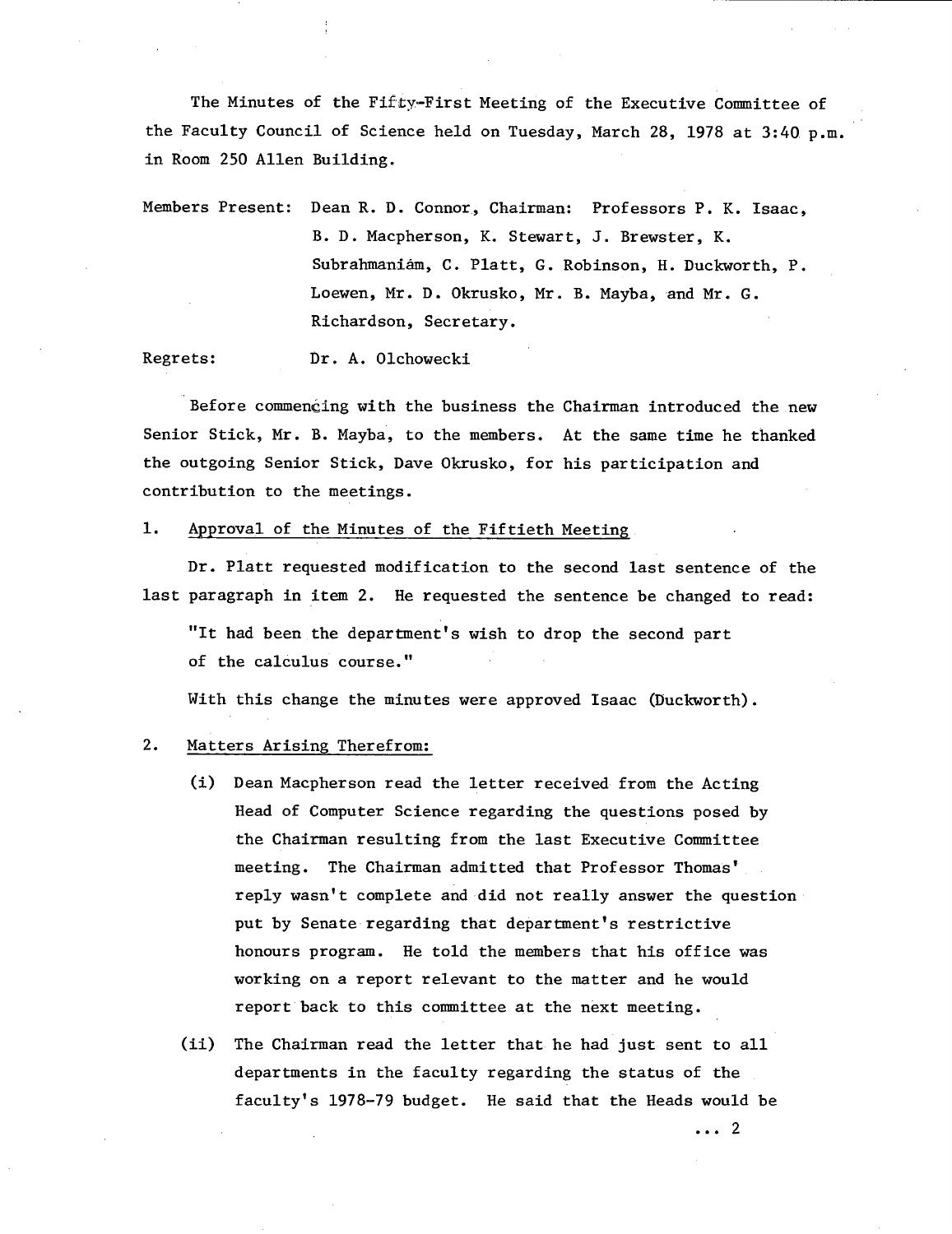meeting with him shortly in an attempt to meet the reduction imposed upon the faculty. He concluded by saying that the reduction was of significant size to cause changes to the departments<sup>t</sup> operations.

(iii) Resulting from a letter sent by him to all Science Departments and to twelve faculty/schools on campus, the Chairman had received many replies to the question put by him regarding the U.M.F.A. requirement for the evaluation of teaching of academics for the purposes of promotion and tenure. He had not had enough time to go through all the replies but he promised that a full report would be attached to the Minutes of this meeting.

#### $3.$ Communications

There were no communications.

### 4. New Entrance Regulations

The Chairman asked Dean Macpherson to speak to this matter.

The Dean explained that the Faculty's current entrance regulations were:

> (i) General University Entrance requirements (ii) Maths 300 or 301 (300 recommended) (iii) One of Chemistry 300 Physics 300 Biology 300

The change being considered at this time was that Maths at the 300 level be required and instead of one of the three other Science courses being required, that we change this to "two of" Chemistry, Physics or Biology at the 300 level.

Most of the areas on campus, in particular Engineering and Agriculture, required Maths at the 300 level and would not accept the 301. He said that a survey recently conducted by his office revealed that over 90% of the students entering Science now had the Maths 300. The task force to study first year mathematics offerings and several of the Science departments had indicated a preference for the 300 level.

 $-2.7$ 

... 3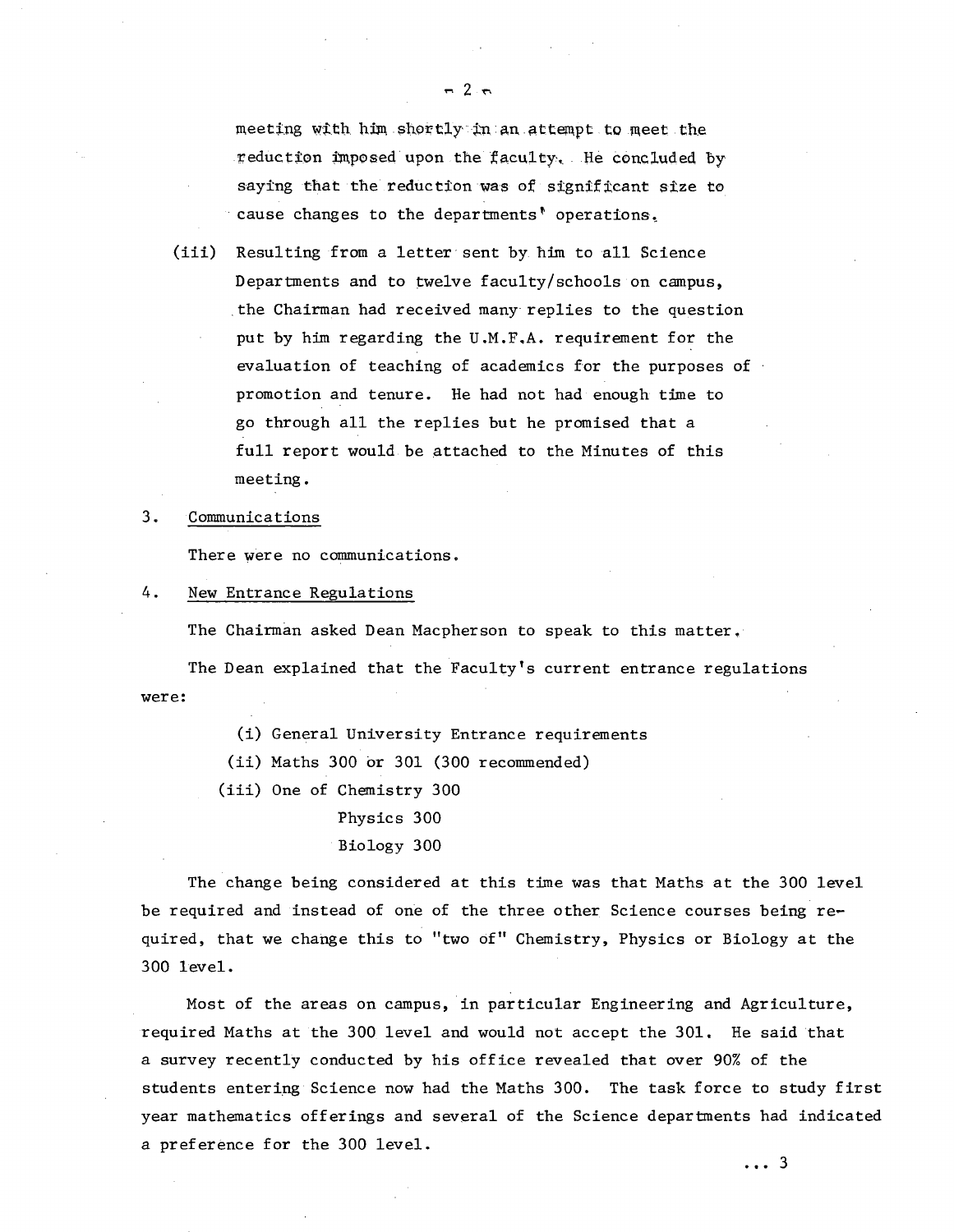It had also been noted that such a change might alleviate some of the current problems with the levels of attainment of the first year Maths students. He admitted there would have to be further discussions with the Admissions Office with regard to the phasing in of these changes but he did not foresee any problems.

It was pointed out by Dean Isaac that the 301 level Maths was never intended to be a University entrance course. The content of the course was much more practical in nature and dealt with such items as mortgages, interest rates etc.

It was agreed that this part of the change be recommended to Faculty Council.

With regard to the changes of the second part of the regulation, Dean Macpherson referred to the statistics distributed to the members which again showed that 90% of the students entering first year Science now came with at least two of the three 300 courses. In fact 45% had all three. It was the feeling of one of the members that as long as there were Maths departments associated with the Faculty of Science, only one of the three should be required, the reason being that requiring two would impose an undue hardship for the Maths. students. After some discussion it was agreed that it would be the Executive Committee's recommendation to Faculty Council that the proposal as written be accepted.

## 5. New Degree Regulations

The Chairman explained that the Deans had met with all but two of the departments to discuss the proposed new degree regulations. He said that the responses were mixed, with most concern centered on the four year specialized degree but overall the departments were satisfied with the proposal. The Department of Computer Science stated that they were content with their present arrangement because they felt that they had a good honours program/general program balance whereas the Department of Earth Sciences said that there could be a problem with students in the specialized degree applying for professional certification when in fact that would be appropriate only for their honours graduates. As for the three year general degree there still appeared to be a fair amount of confusion as to the intent of this proposal.

...4

 $-3 -$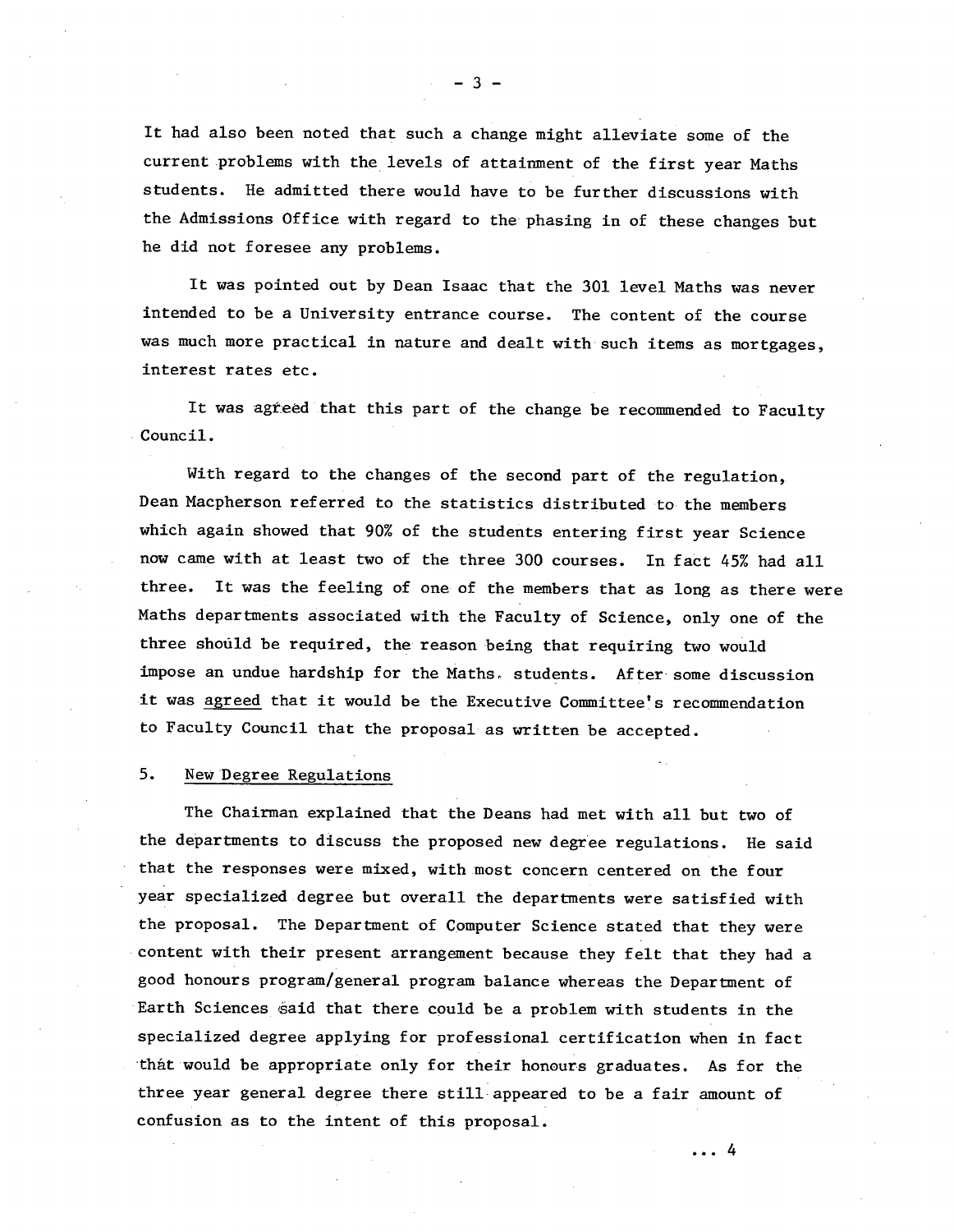It was pointed out that the present three year major program purports depth in a certain area whereas in fact students can complete this degree without taking a third year course in the major area. The degree is very varied and quite loose under its present structure and this has a detrimental effect on the student, who feels that he has been misled by believing he has "in depth" training and for the employer who has been led to believe he is getting a student with "major" training in one area. Yet to "tighten up" the program would be to move it further away from the "general" aspect of the degree. In trying to correct these shortcomings with the current program it was felt that the best approach to take was to completely separate the two intents, i.e. "in depth" training and the "general" aspect; consequently the two new programs. The three year general degree would be "general" to a greater extent than the current degree whereas the four year specialized program would give a year's additional training and more depth. It was envisaged that students who graduate with the three year general degree would be ones who never intended to be scientists and just wanted a university education in a broad area or students with the intention of going on into Law, Education, etc.

In the discussion that followed Dean Macpherson presented statistics of a similar program at the University of Alberta which clearly indicated a high static enrolment in the general program over the last four years. Dr. Stewart said that the four year specialized degree would be welcomed in his department because of their attempts to put together an interdisciplinary ecology program which they were having difficulty in doing within the current program. Dr. Brewster pointed out that the word specialization could be misleading. He felt that some people might interpret this as a higher degree than the honours. The Chairman agreed that the name could be misleading and said that he had been thinking of ways that this might be clarified. It was generally agreed that if the new program was instituted more counselling would be required in both the academic area and in the regulations.

Dave Okrusko stated that this proposal had been discussed at length at the Student Council meeting. The conclusion reached was that the proposed new degree would likely enhance the students chances for employment. This was one of the difficulties students now faced when graduating

-4-

...5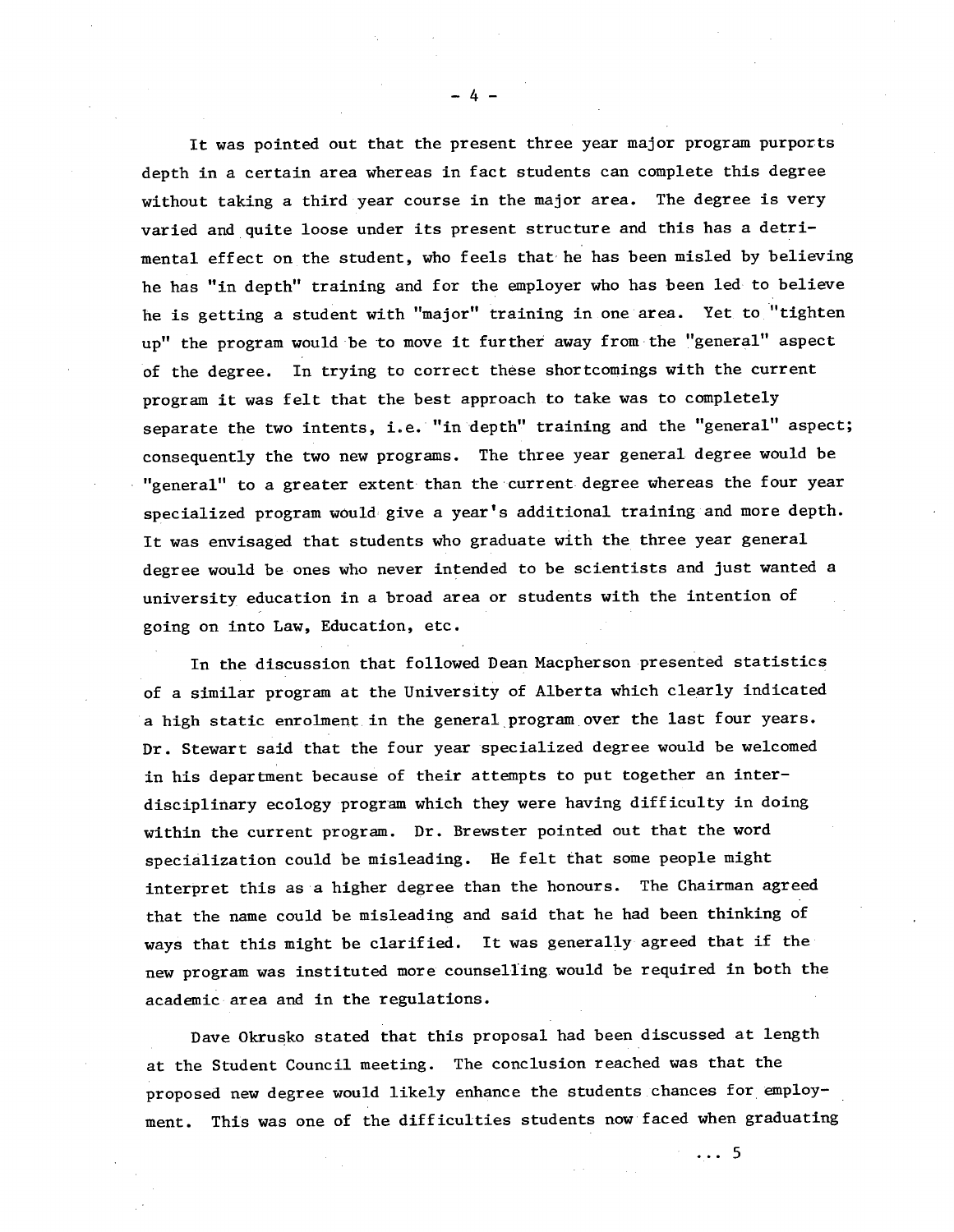with the present major degree.

In conclusion, the Chairman said that he hoped that within the two scheduled Faculty Council meetings the Council would be able to come to a decision regarding these new degrees. If not then he intended to call a third meeting, because in order to implement these there were several deadlines that would have to be met and these were fast approaching.

The meeting adjourned at 5:52 p.m.